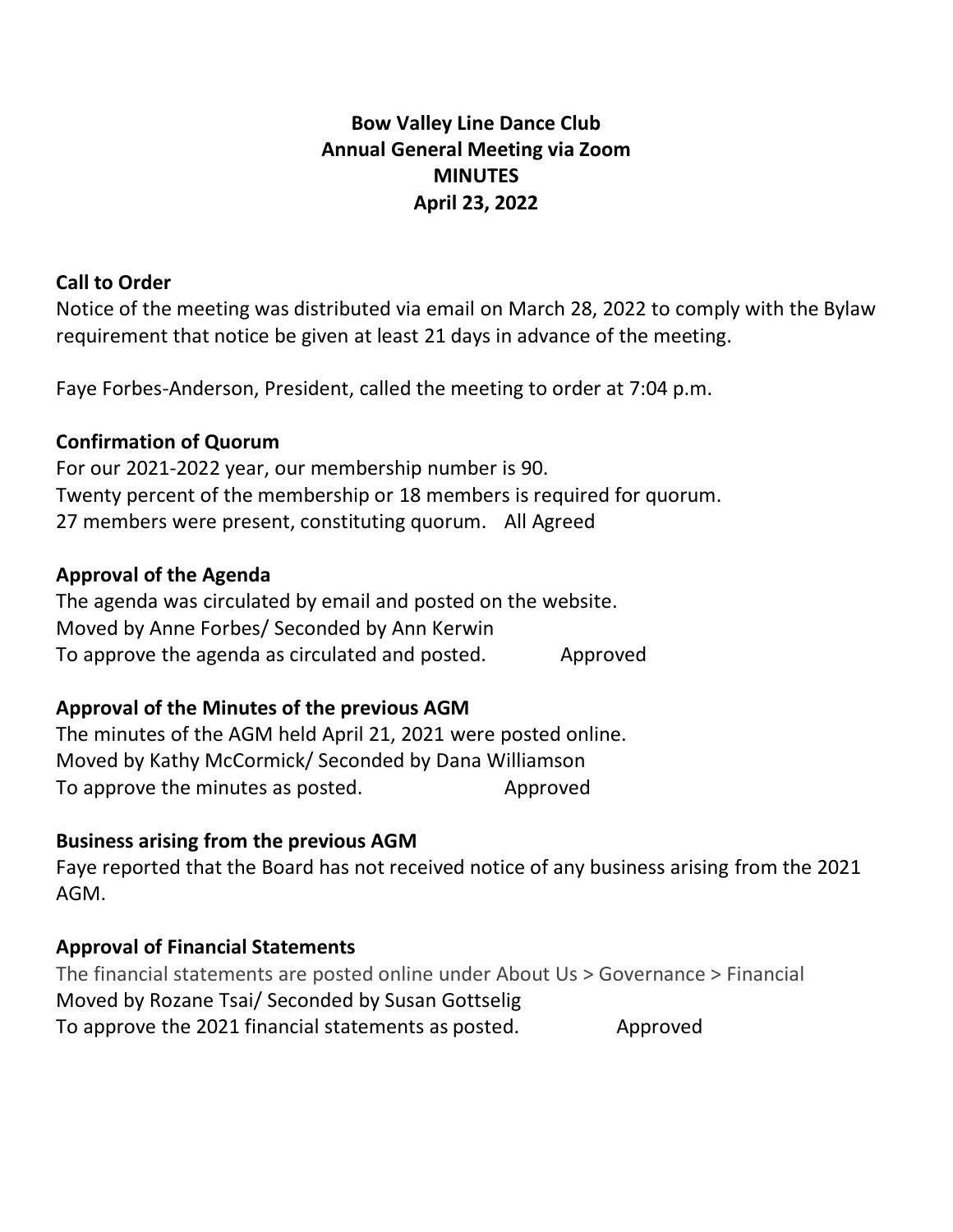## **Audit**

The Bylaws state: *"AUDITING 1) The Treasurer's accounts are audited each year by two members of the Club elected for that purpose at the AGM. 2) The report from the audit is submitted at the next AGM. 3) Club records and accounts are open to inspection, by any member, at any mutually convenient time."*

**Kathy Seeley and Dana Williamson** were elected at the 2021 AGM to conduct the audit. Their report is posted on the website with the financial statements. We thank them for their service.

**Kathy Seeley and Dana Williamson** have volunteered to conduct the audit again. Moved by Carole Garland/ Seconded by Juliana Seda To elect Kathy Seeley and Dana Williamson to conduct the audit. Approved

### **New Business**

There is no new business at this time.

## **Elections**

*(Bylaws: The Board consists of a President, a Secretary, and a Treasurer, and two to six additional members of the Club elected for a one-year term)*

The following members agreed to let their names stand for election to the Board:

- President: Faye Forbes-Anderson
- Secretary: Andrea Robertson
- Treasurer: Jane Saly
- Directors: Deb Mayberry, Mona McIntyre, Chris Duncan-Webb,
	- Judy Cooper, Janet Amy

Faye called three times for additional nominations from the floor. None were received. Moved by Carolann Johnson/ Seconded by Marie Behm

To elect the proposed list of Board members for a one-year term. Approved

Faye thanked the current board for their work during this unusual year, as well as the work done by the retiring board members from last year. She showed us the gift she had for the board members, a beautiful black cloth bag with the BVLD logo on it.

Deb thanked the board for the beautiful bouquets of flowers sent to Faye and Deb in appreciation for all they do for BVLD club.

# **Adjournment**

Faye called for any further comments or business. She called for a motion to adjourn. Moved by Rozane Tsai The meeting was adjourned at 7:16 p.m.